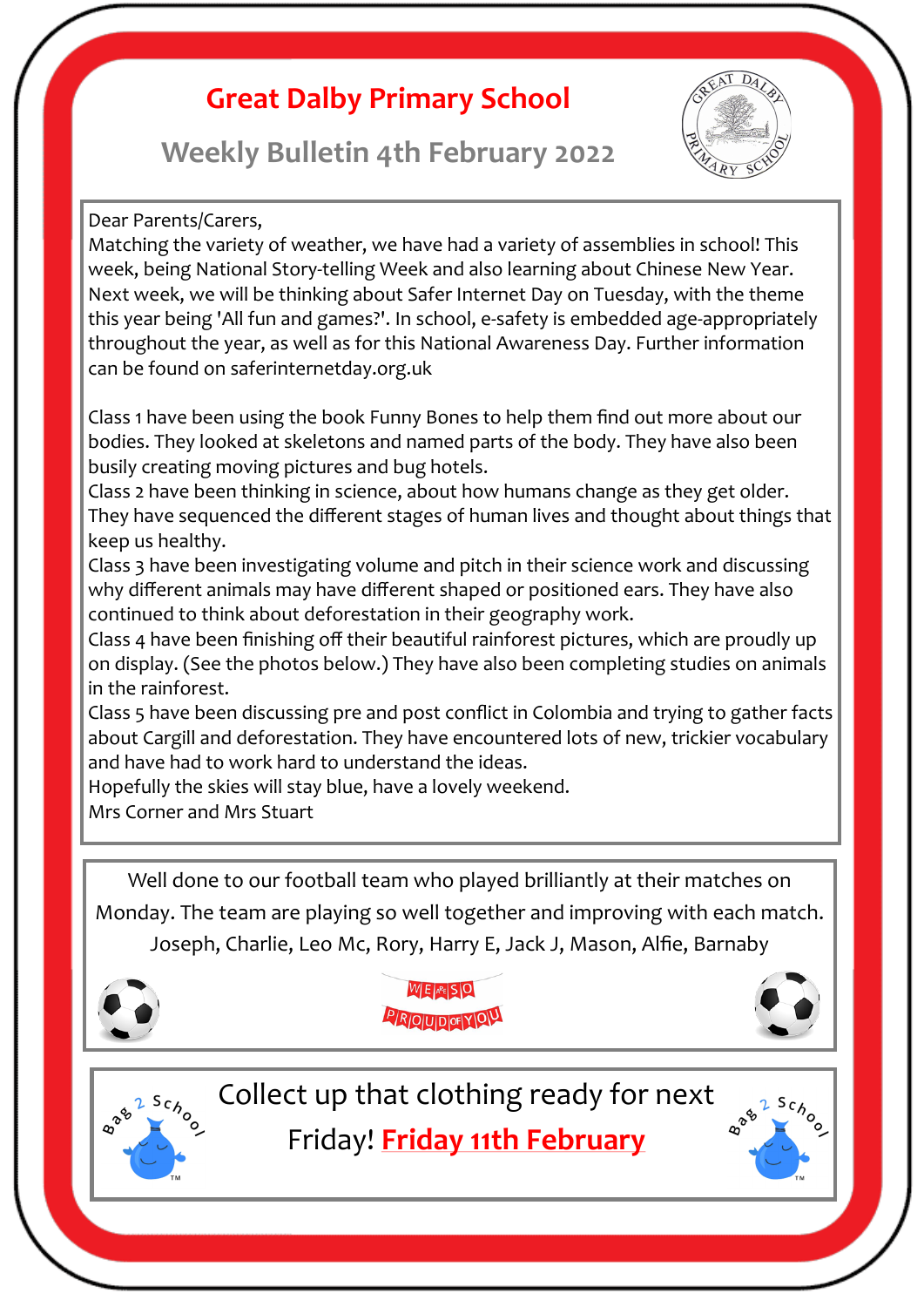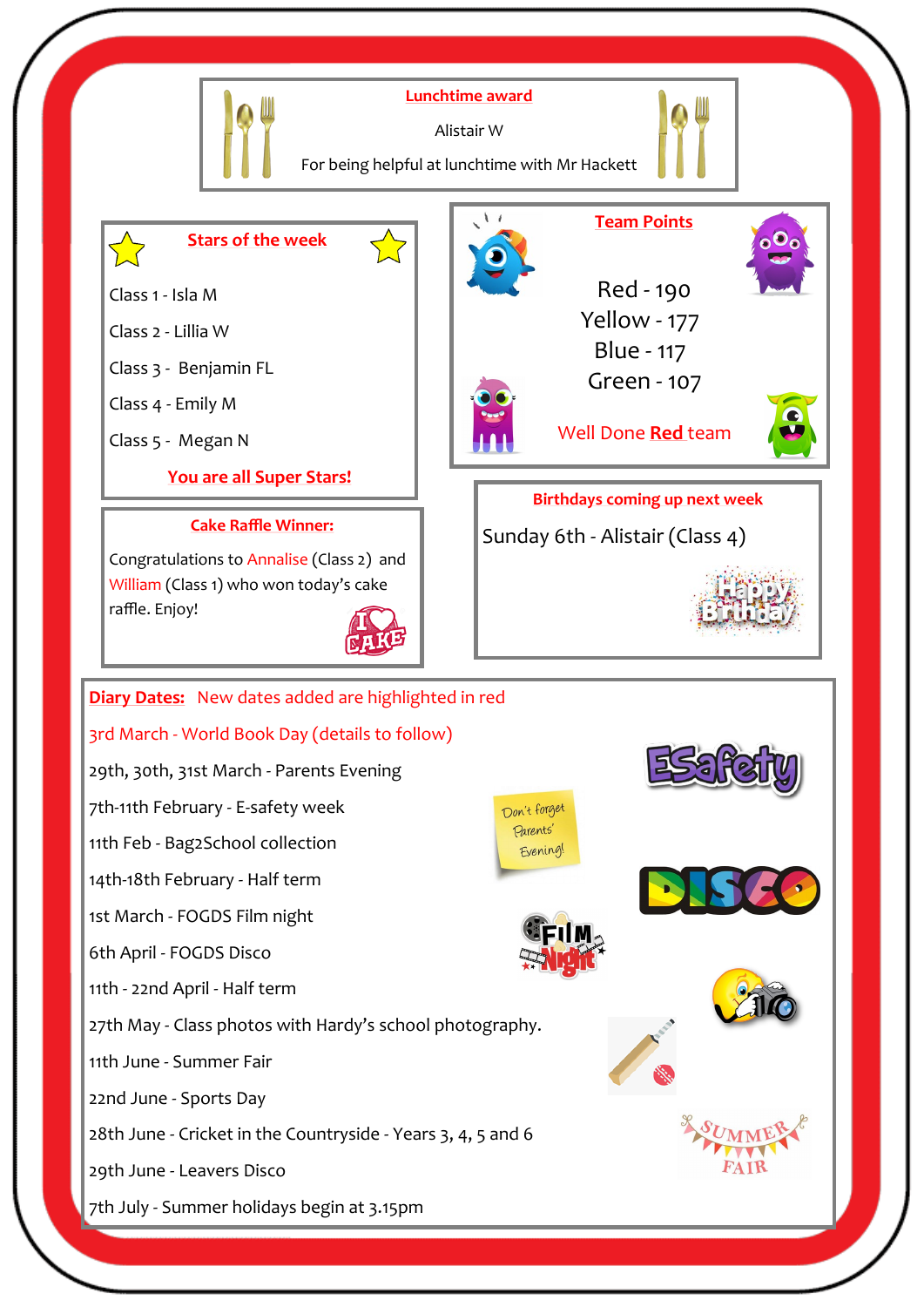#### **Vacancies**

We have a vacancy for a Learning Support Assistant (LSA) . The closing date is Monday 7th February. You can find the advert on eteach.

We also have vacancies for a casual cleaner and Lunchtime supervisor.

If you're interested in any of the positions, please email - office@greatdalby.bepschool.org

#### **Natasha's Law**

Please be aware that from now on, any cake donations (cake raffle, bake sales etc) will need to have the ingredients listed on them, before we are able to sell / give them out.



Many thanks for your support and cooperation which

enables us to follow this important new law.



#### **Half Term**

School closes at 3.15pm on Friday 11th February

We return to school on Monday 21st February



### **Thank You**

A huge thank you to the lovely team at Welly's Workplace for donating the beautiful cupcakes and cake lollies for todays cake raffle.



Telephone: 07827 961750 Website: www.wellysworkplace.com

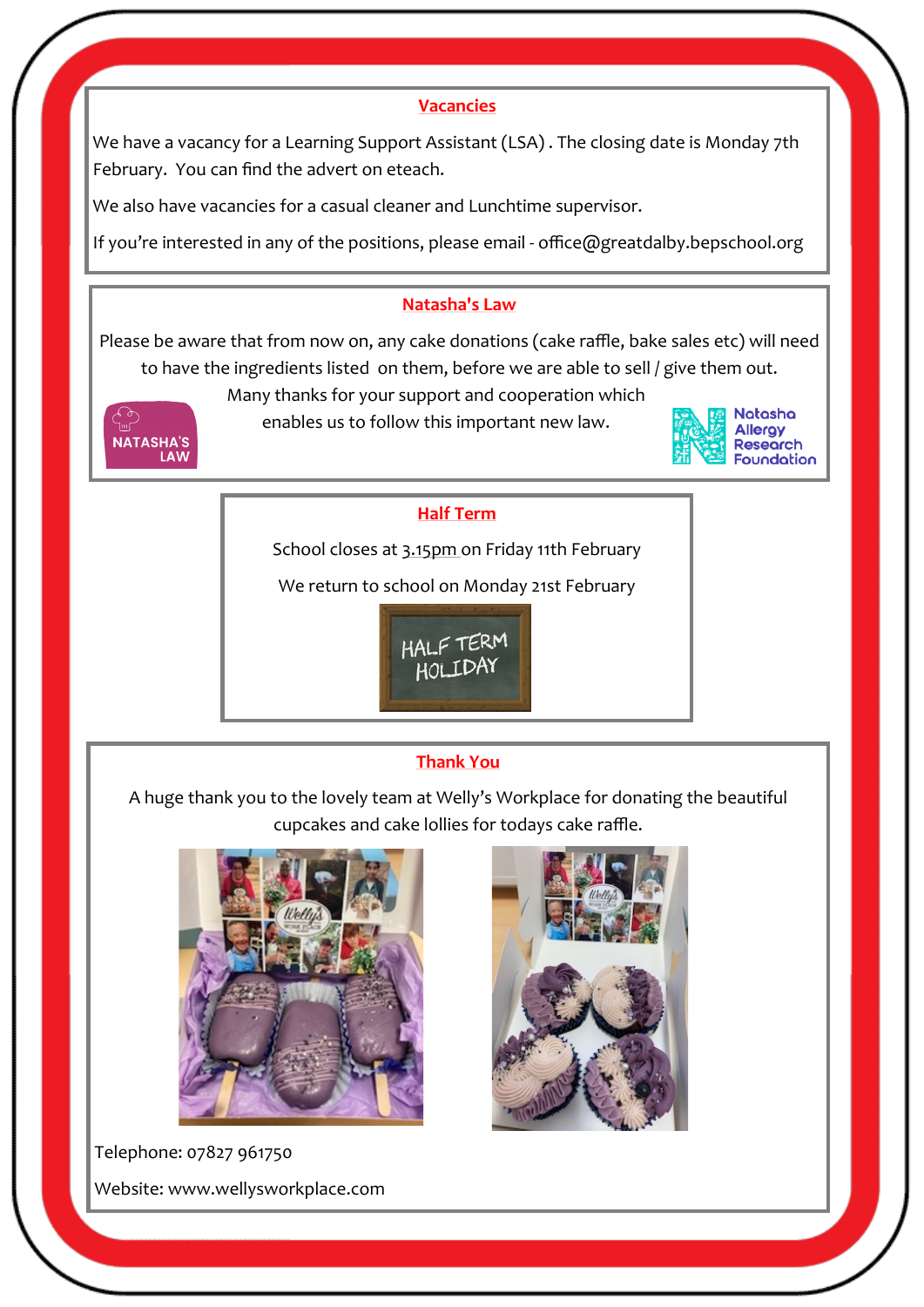# Happy 1st Birthday









Class 4's pets, Pickles and Badger celebrated their 1st Birthdays this week. Here they are as little babies - so sweet!



Year 4's Artwork on Rainforests



School Council Meeting



The school council met this week to read through the children's ideas about improving our school. Everyone voiced their ideas through making suggestions in class circle time. The school council have invited Mrs Stuart and Mrs Corner to join them in their meeting next week to discuss the more popular ideas. More news will follow!